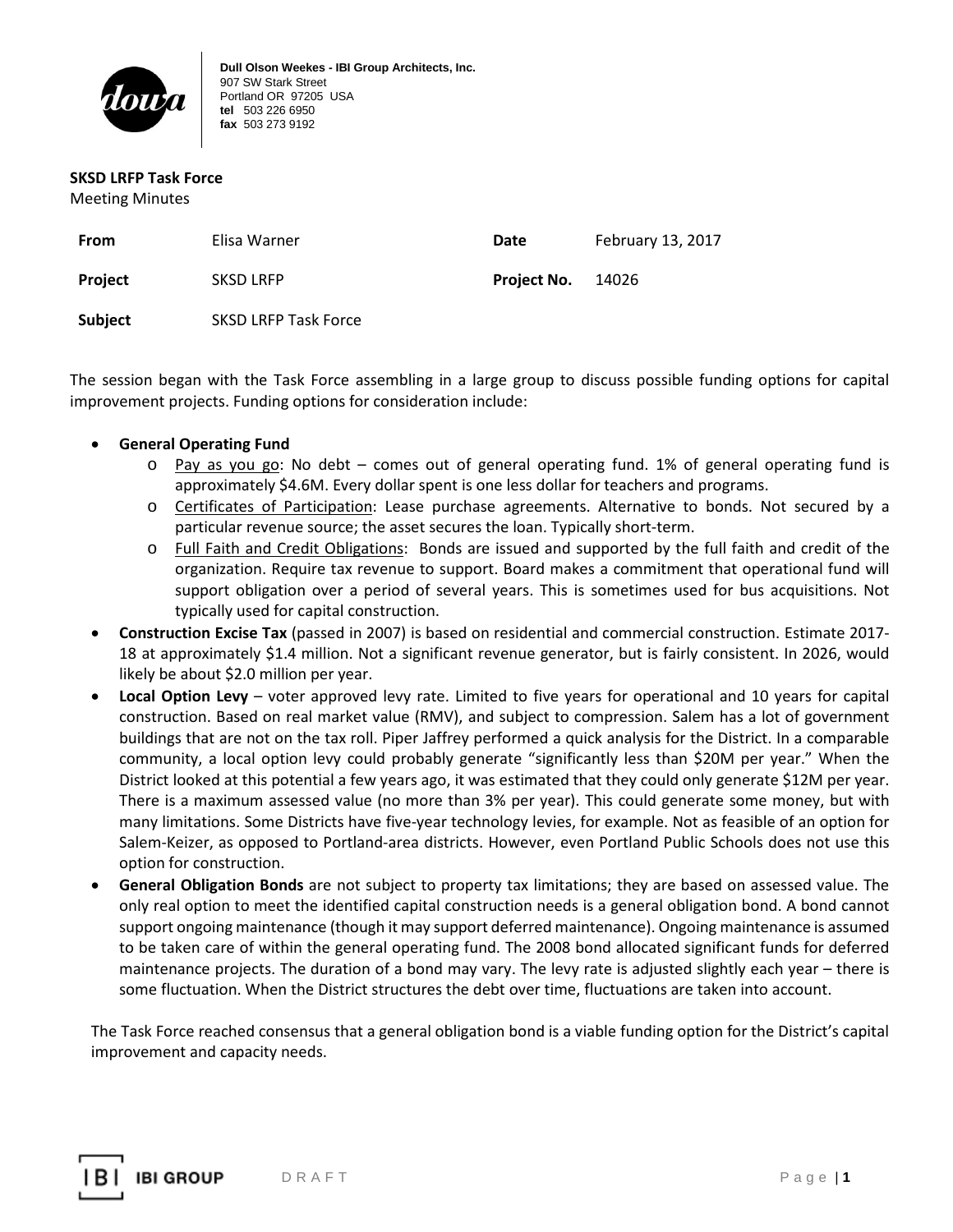## **Subcommittee Work**

Task Force members divided into two (2) subcommittees to conduct focused discussions on building condition and enrollment/capacity needs by school. The highlights of the subcommittee discussions are summarized below.

### **Building Condition Subcommittee**

### **Topic: Consensus Items**

- Mary Paulson distributed a summary of the results of the Survey Monkey poll, including written comments from Subcommittee members.
- One Subcommittee member had cast dissenting votes on a few items, but was unable to attend the meeting. Lisa and Mary spoke to this subcommittee member in advance of the session. He expressed that his dissenting votes did not necessarily indicate that he was opposed to the projects per se, just that he questioned whether they should be bond funded.
- A few subcommittee members expressed their desire to prioritize projects. Mary explained that the role of the subcommittee was to recommend to the Board whether the identified projects are legitimate needs for the District's Long Range Facilities Plan, warranting consideration in the subsequent bond planning process.

The Subcommittee reached consensus to recommend the following items:

- Address ongoing school building improvement projects, such as exterior seals, roofing, mechanical improvements, plumbing, flooring, electrical, fields and sites.
- Upgrade the life safety level of seismic performance of schools rated very high or high for seismic risk.
- Continue to upgrade facilities to be accessible as per the ADA.
- Recommend the School Board research the feasibility of consolidating administration functions onto one campus.
- Relocate the District's Data Center.
- Expand wireless networks across the District.
- Upgrade intercom systems across the District.
- Add 26 science labs across the District's middle schools to meet instructional needs through 2025. This allows the District to offer a full year of science instruction to all middle school students.
- Add a total of 15 science labs across all high schools to meet instructional needs through 2025. Ensure that each high school has a minimum of two (2) chemistry labs (included in total count – not additional).
- Upgrade the lighting and landscaping of school campuses to improve security and discourage vandalism or graffiti.

The Subcommittee was not able to immediately reach consensus on the following items. The items were tabled for further discussion during the next meeting:

- Provide voice amplification systems for classroom teachers.
- Upgrade and increase the number of computers for staff and students.
- Enhance up to 41 CTE opportunities at all high schools by adding equipment and space. Add nine (9) new opportunities across the high schools which would require equipment and space.
- Relocate the main office at 17 schools to ensure natural surveillance of the building entrance and parking lots. Remodel main offices at 17 to improve natural surveillance.
- Upgrade and increase surveillance technology to deter theft, vandalism, and property damage while promoting a safer environment.
- Retrofit the electronic badge access systems at 53 schools and seven (7) support facilities with new hardware, which will improve physical safety as well as the interface of access with bell schedules, surveillance, lockdown procedures, and communications.